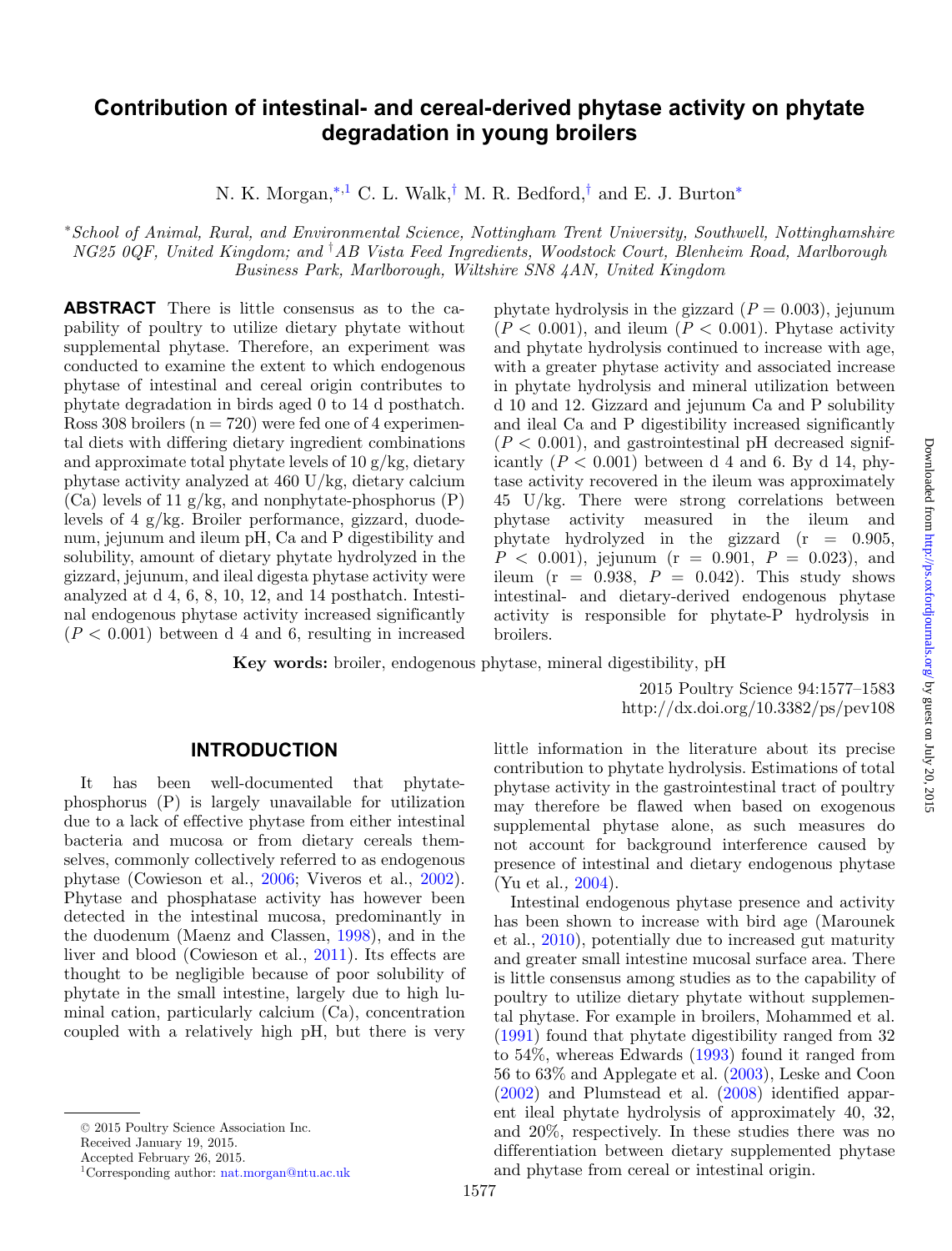The aim of this study was to investigate the contribution of endogenous phytase derived from cereals and the intestinal tract to degradation of phytate in young broilers. A 2-factorial design study was run to examine the extent to which intestinal and dietary endogenous phytase enhances phytate degradation between age d 0 to 14 posthatch, in birds fed a variety of commercialbased diet combinations to produce differing gastrointestinal environments.

## **MATERIALS AND METHODS**

## *Birds and Husbandry*

Ross 308, male broilers  $(n = 720)$  from a 43-week-old breeder flock were obtained from a commercial hatchery at day of hatch. Chicks were randomized by weight and placed in  $0.64$  m<sup>2</sup> floor pens in groups of 15, bedded on clean wood shavings. Two pens were considered as one replicate, classified as a plot. Twenty-seven birds/plot were sampled in the study, with 3 spare birds/plot. Birds were allowed ad libitum access to the treatment diets and water for the duration of the trial. The room was thermostatically controlled to produce an initial temperature of 32◦C on d 1 and reduced in steps of  $0.5\degree\text{C/d}$ , reaching 21°C by d 14. The lighting regimen used was 24 h light on d 1 (24L:0D), with darkness increasing by 1 h/day until 6 h of darkness was reached (18L:6D), which was maintained throughout the remainder of the study. All birds sampled were euthanized by cervical dislocation. This occurred at the same time each sampling day; after at least 6 h of light, to ensure maximal gut fill. Institutional and national guidelines for the care and use of animals were followed and all experimental procedures involving animals were approved by the University's College of Science ethical review committee.

## *Dietary Treatments*

Experimental diets were formulated to be as nutritionally similar as possible but with different combinations of plant-based feed ingredients. Each diet had approximate total phytate levels of 10 g/kg, dietary phytase activity analyzed at 460 U/kg, dietary Ca levels of 11 g/kg, and nonphytate-P levels of 4 g/kg (as dicalcium phosphate and limestone) (Table [1\)](#page-1-0). There were 4 treatments with each treatment replicated by 12 pens of 15 birds each  $(n = 6$  plots of 30 birds, 180 birds/dietary treatment). The treatments were a combination of ground corn, soy meal, ground wheat, rice bran meal, ground rye, or rapeseed meal and designed by their grain type. For example, Diet 1 contained 20% rapeseed, Diet 2 contained 8% rice bran, Diet 3 contained 30% wheat, and Diet 4 contained 7.5% rye (Table [1\)](#page-1-0). Diets were fed in mash form, mixed in-house, and were analyzed for gross energy by bomb calorimetry (Robbins and Firman, [2006\)](#page-6-7), DM, and protein content (calculated as nitrogen multiplied by 6.25) by the

<span id="page-1-0"></span>**Table 1.** Composition and nutrient content of experimental diets.

| Item                          |       | Rapeseed Rice Bran Wheat |          | Rye         |
|-------------------------------|-------|--------------------------|----------|-------------|
| Ingredient, %                 |       |                          |          |             |
| Maize                         | 51    | 53                       | 27       | 54          |
| Rye                           |       |                          | 5        | 8           |
| Wheat                         |       |                          | 30       |             |
| Rapeseed extruded             | 20    | 5                        |          |             |
| Soybean meal 46               | 18    | 26                       | 29       | 30          |
| Rice bran                     | 1.50  | 8.00                     | 0.00     | 1.00        |
| Soy oil                       | 4.49  | 2.62                     | 3.71     | 2.57        |
| Salt                          | 0.46  | 0.46                     | 0.44     | 0.46        |
| Valine                        | 0.10  | 0.10                     | 0.10     | 0.10        |
| DL Methionine                 | 0.26  | 0.33                     | 0.36     | 0.36        |
| Lysine HCl                    | 0.38  | 0.35                     | 0.36     | 0.36        |
| Threonine                     | 0.09  | 0.11                     | $0.14\,$ | 0.13        |
| L-Arginine HCl                | 0.18  | 0.09                     | 0.11     | 0.11        |
| Isoleucine                    | 0.11  | 0.08                     | 0.08     | 0.08        |
| Limestone                     | 0.73  | 0.63                     | 1.07     | 0.94        |
| Dicalcium phosphate           | 1.78  | 1.84                     | 1.74     | 1.91        |
| Coccidiostat (coban-monensin) | 0.02  | 0.02                     | 0.02     | 0.02        |
| Vitamin premix <sup>1</sup>   | 0.40  | 0.40                     | $0.40\,$ | 0.40        |
| Titanium dioxide              | 0.50  | 0.50                     | 0.50     | 0.50        |
| Calculated composition        |       |                          |          |             |
| $CP, \%$                      | 20.70 | 20.65                    |          | 20.80 20.47 |
| Gross energy, kcal/kg         | 4,660 | 4,660                    |          | 4,660 4,660 |
| Total P, %                    | 0.84  | 0.88                     | 0.74     | 0.77        |
| Total Ca, %                   | 1.00  | 1.00                     | 1.00     | 1.00        |
| Lys, $%$                      | 1.33  | 1.33                     | 1.33     | 1.33        |
| Met, %                        | 0.61  | 0.65                     | 0.66     | 0.67        |
| Total sulfur amino acids, %   | 0.88  | 0.88                     | 0.89     | 0.89        |
| Sodium, %                     | 0.20  | 0.20                     | 0.20     | 0.20        |
| Potassium, %                  | 0.79  | 0.91                     | $0.86\,$ | 0.87        |
| Chloride, %                   | 0.39  | 0.39                     | 0.38     | 0.38        |
| Phytate, %                    | 1.12  | 1.12                     | 0.82     | 0.88        |
| Phytate-P $g/kg$              | 3.16  | $3.16\,$                 | 2.31     | 2.48        |
| Analyzed composition          |       |                          |          |             |
| CP, %                         | 19.95 | 21.64                    |          | 21.42 20.01 |
| Gross energy, kcal/kg         | 4,535 | 4,619                    |          | 4,662 4,581 |
| Total P, $%$                  | 0.80  | 0.81                     | 0.75     | 0.72        |
| Total Ca, %                   | 1.20  | 1.18                     | 1.15     | 1.02        |
| Phytate\%                     | 1.20  | 1.06                     | 0.99     | 0.86        |
| Phytate-P $g/kg$              | 3.38  | 2.99                     | 2.79     | 2.43        |
| Endogenous phytase, U/kg      | 407   | 396                      | 470      | 472         |

1Supplied per kilogram of diet: manganese, 100 mg; zinc, 80 mg; iron (ferrous sulfate), 20 mg; copper, 10 mg; iodine, 1 mg; molybdenum, 0.48 mg; selenium, 0.25 mg; retinol, 13.5 mg; cholecalciferol, 3 mg; tocopherol, 25 mg; menadione, 5.0 mg; thiamine, 3 mg; riboflavin, 10 mg; pantothenic acid, 15 mg; pyroxidine, 3.0 mg; niacin, 60 mg; cobalamin, 30  $\mu$ g; folic acid, 1.5 mg; vitamin E, 100 mg; vitamin A, 13.5 mg; vitamin D3, 5 mg; vitamin B1, 3 mg; vitamin B2, 10 mg; vitamin B6, 3 mg; vitamin B12, 30 mg; and biotin, 125 mg.

AOAC standard methods (930.15 and 990.03, respectively). Phosphorus and Ca content of the diets were analyzed by inductively coupled plasma–optical emission spectroscopy (ICP–OES) following an aqua regia digestion step (AOAC 985.01, Leytem et al., [2008\)](#page-6-8). Titanium dioxide was added at a rate of 0.5% to act as an inert marker for evaluation of ileal Ca and P digestibility and dietary phytate hydrolyzed and the dietary content quantified by ICP–OES following aqua regia digestion (Morgan et al., [2014\)](#page-6-9). Total phytate content was analyzed by a K-Phyt assay kit (Megazyme, Wicklow, Ireland, U.K.). This assay quantitatively measured available phosphorus released from the samples. Briefly, inositol phosphates were acid extracted followed by treatment with a phytase specific for  $IP_6$ – IP2 and then treatment with alkaline phosphate to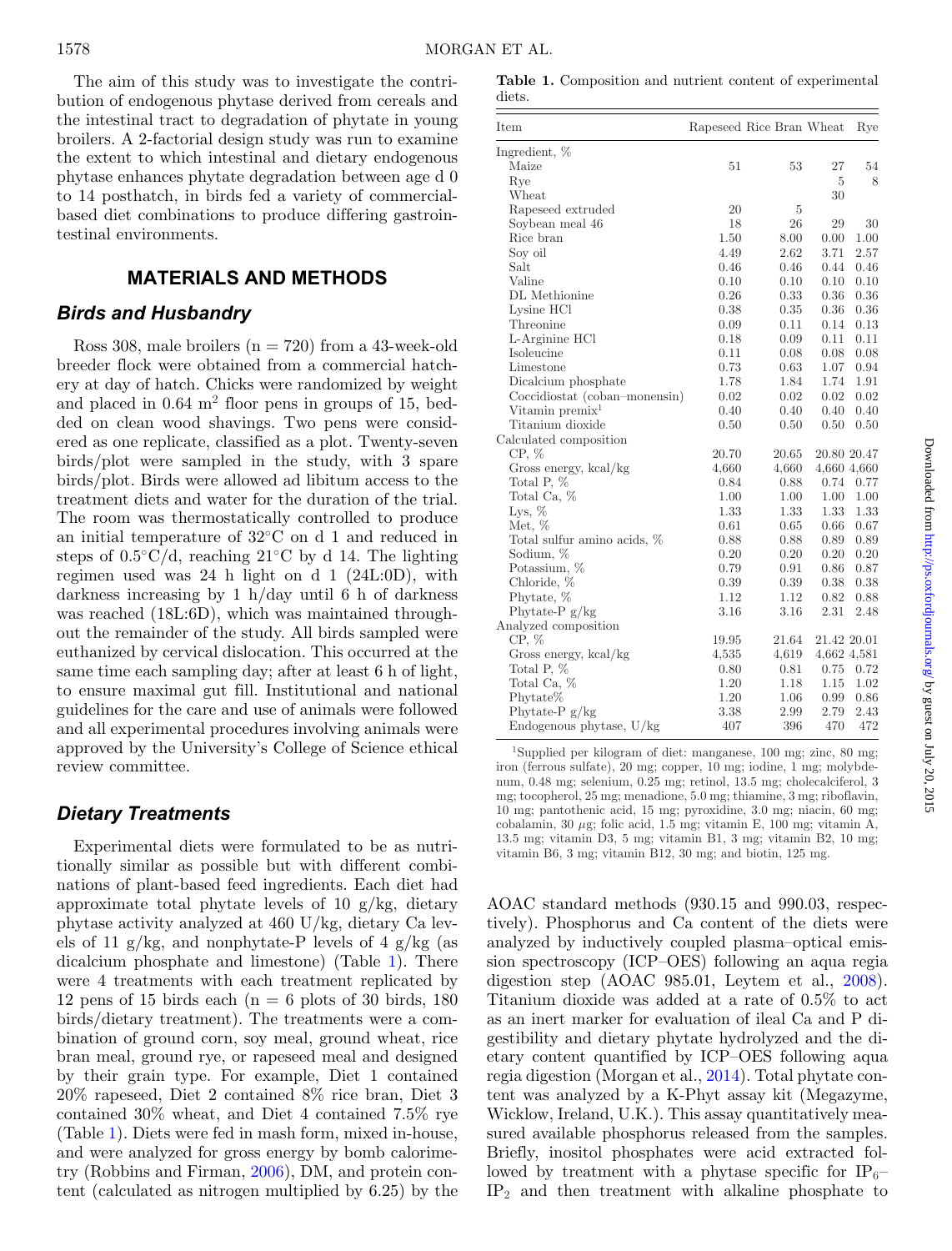ensure release of the final phosphate from myo-inositol phosphate (IP1). The total phosphate released was measured using a modified colorimetric method and given as grams phosphorus per 100 g sample material. Phytase activity was analyzed according to the method of Engelen et al. [\(2001\)](#page-5-4). Calculated and analyzed values for each diet are shown in Table [1.](#page-1-0)

#### *Response Variables*

On arrival birds were individually weighed and allocated to a pen. Pen allocation was randomized across the room. Total pen weight and mean chick BW were calculated, and diet allocation was arranged to ensure there was no significant difference in BW by pen across diets. Total pen weight and feed intake (**FI**) was determined on  $d$  4, 6, 8, 10, 12, and 14 posthatch and was used to calculate feed conversion ratio (**FCR**).

Sampling was carried out at the same time each sampling day. On d 4, 10 birds/plot (5 birds from each pen per plot) were euthanized, on d 6, 5 birds/plot were euthanized (3 birds from one pen and 2 from the other pen per plot), and on d 8, 10, 12, and 14, 3 birds/plot were euthanized (2 birds from one pen and 1 from the other pen per plot). The pen weight and intake was divided by the number of birds in the pen to determine individual bird BW and FI. Mortality was recorded daily, and any birds culled or dead were weighed. FCR was corrected by mortality.

Immediately post euthanasia, 2 of the euthanized birds/plot, one per pen, were individually weighed and marked with a colored pen for identification purposes. Gizzard, duodenum, jejunum, and ileum pH of these 2 birds was determined by inserting a spear tip piercing pH electrode (Sensorex, CA) with digital pH meter (Mettler–Toledo, U.K.) directly into the digesta in the gut lumen as soon as they had been excised. Readings were repeated 3 times/section gut/bird (ensuring the probe did not touch the gut wall) and average pH was calculated. Gizzard, jejunum, and ileum digesta contents from all the birds sampled per plot were then collected by gentle digital pressure into one plot/section of tract per plot, and stored at −20◦C prior to freezedrying. Once freeze-dried the samples were ground to a fine powder with a pestle and mortar. Titanium dioxide content of the digesta was determined by ICP–OES following aqua regia digestion as previously discussed for the diets.

For each plot, total and soluble Ca and P and phytate content was determined in the freeze-dried gizzard, jejunum, and ileum digesta. Total Ca and P were determined by ICP–OES following aqua regia digestion as discussed previously. Soluble Ca and P was determined by mixing the samples with ultra-pure water and centrifuging before measuring Ca and P content of the supernatant by ICP–OES. Solubility coefficients were obtained using this equation:  $(Mineral(g/kg DM))_{\text{digesta supernatant}}/$  $(Mineral(g/kg DM))_{\text{dist}}$ .

Apparent ileal Ca and P digestibility coefficients were obtained using this equation:  $[(\text{nutrient}/\text{TiO}_2)]$  $(g/kg DM)_{\text{det}}-(\text{nutrient}/\text{TiO}_2(g/kg DM))_{\text{ileum diesel}}$  $(\text{nutrient}/\text{TiO}_2(g/kg\text{ DM}))_{\text{dict}}$ 

Total phytate content of the gizzard, jejunum, and ileum digesta samples was analyzed by a K-Phyt assay as previously discussed and the amount of dietary phytate hydrolyzed was calculated using the equation:Dietary phytate(g/kg DM)  $\times$  $(1 - (\text{digesta phytate}(g/kg DM) \times$ 

 $\text{TiO}_{2\text{dist}}(g/\text{kg DM})/(\text{TiO}_{2}\text{digesta}(g/\text{kg DM}) \times$ dietary phytate $(g/kg DM)$ 

Total phytase activity in the ileal digesta samples was analyzed in triplicate according to the method of Engelen et al.  $(2001)$ .

## *Data Analysis*

All data were analyzed using IBM SPSS Statistics version 21. After Kolmogorov–Smirnov testing to confirm normality, ANOVA was conducted to determine 2-way interactions between bird age and diet. When means were significantly different, Duncan posthoc tests were conducted to differentiate between them. Multiple comparison tests between treatments were conducted when there were significant interactions. Correlations between measured factors were analyzed by bivariate correlation using Pearson product–moment correlation coefficient. Interpretations of the strength of the relationships between the factors were based on guidelines by Cohen  $(1988)$ ; weak relationship  $r = 0.10$ to 0.29, medium relationship  $r = 0.30$  to 0.49, and strong relationship  $r = 0.50$  to 1.0. Statistical significance was declared at  $P < 0.05$ .

### **RESULTS AND DISCUSSION**

The analyzed dietary Ca, P, and phytate were within acceptable ranges and in agreement with formulated values when mixing and assay variation were considered (Table [1\)](#page-1-0). Intestinal endogenous phytase activity increased significantly  $(P < 0.001)$  between d 4 and 6, resulting in increased phytate hydrolysis in the gizzard (*P*  $= 0.003$ , jejunum (*P* < 0.001), and ileum (*P* < 0.001). Intestinal endogenous phytase activity increased gradually with bird age, and was associated with increased phytate hydrolysis  $(P < 0.001)$  and mineral utilization  $(P = 0.001$  and  $P < 0.001$  for Ca and P, respectively) between d 10 and 12 (Table [2\)](#page-3-0). There were strong correlations between phytase activity measured in the ileum and phytate hydrolyzed in the gizzard ( $r = 0.905, P <$ 0.001), jejunum ( $r = 0.901$ ,  $P = 0.023$ ), and ileum ( $r =$ 0.938,  $P = 0.042$ , suggesting that endogenous intestinal and dietary derived phytase activity is responsible for phytate-P hydrolysis.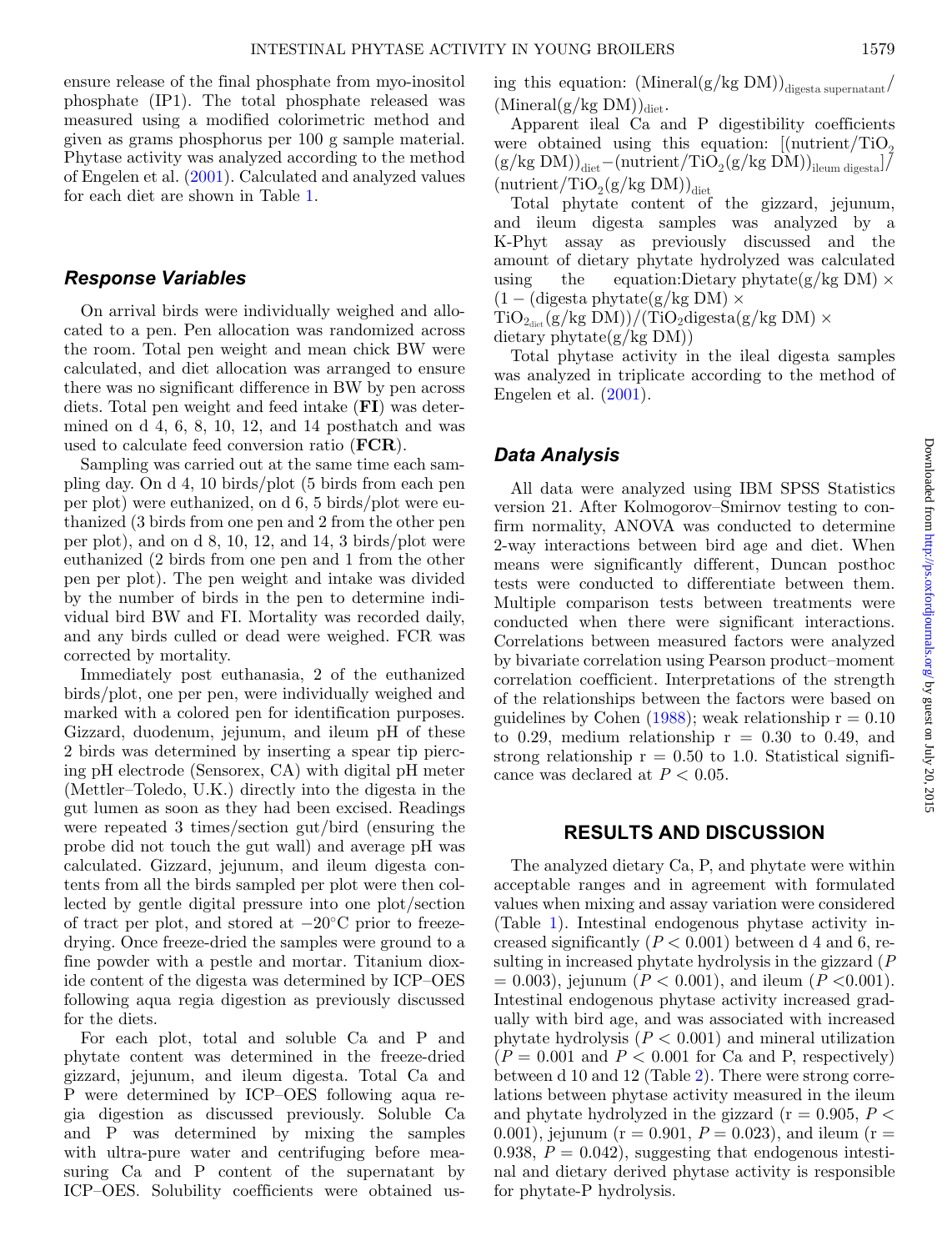<span id="page-3-0"></span>**Table 2.** Influence of bird age on dietary phytate hydrolyzed (g/kg DM) by the gizzard, jejunum, and ileum, and phytase activity (U/kg) in the ileum in broilers from d 0 to 14.

| Age, d            | Gizzard             | Jejunum           | Dietary phytate hydrolyzed $(g/kg DM)$<br><b>Ileum</b> | Ileal phytase activity $(U/kg)$ |
|-------------------|---------------------|-------------------|--------------------------------------------------------|---------------------------------|
| 4 <sup>1</sup>    | 1.20 <sup>c</sup>   | 2.00 <sup>c</sup> | 3.12 <sup>d</sup>                                      | 22 <sup>e</sup>                 |
| 6 <sup>2</sup>    | 1.33 <sup>b</sup>   | 3.21 <sup>b</sup> | 3.39 <sup>c</sup>                                      | 38 <sup>d</sup>                 |
| $8^3$             | $1.44^{b}$          | 3.20 <sup>b</sup> | 3.46 <sup>c</sup>                                      | $40^{\text{c,d}}$               |
| 10 <sup>3</sup>   | 1.46 <sup>b</sup>   | 3.32 <sup>b</sup> | $3.61^{bc}$                                            | $41^{\mathrm{b,c}}$             |
| $12^{3}$          | 1.51 <sup>a</sup>   | $3.41^{\rm a}$    | $3.79^{a,b}$                                           | $43^{a,b}$                      |
| $14^3$            | $1.52^{\mathrm{a}}$ | 3.47 <sup>a</sup> | 3.96 <sup>a</sup>                                      | $44^a$                          |
| <b>SEM</b>        | 0.04                | 0.21              | 0.11                                                   | 1.68                            |
| $P$ -values       |                     |                   |                                                        |                                 |
| Age               | 0.003               | < 0.001           | < 0.001                                                | < 0.001                         |
| Diet              | 0.846               | 0.544             | 0.786                                                  | 0.770                           |
| $Age \times Diet$ | 0.059               | 0.070             | 0.690                                                  | 0.759                           |

a–cMeans within the same column with no common superscript differ significantly  $(P \leq 0.05)$ . Two-way ANOVA and Duncan post-hoc test were used to differentiate between means.

<sup>1</sup>Means represent the average response of 12 pens, 6 plots (120 birds/treatment).

<sup>2</sup>Means represent the average response of 12 pens, 6 plots (60 birds/treatment).

3Means represent the average response of 12 pens, 6 plots (36 birds/treatment).

<span id="page-3-1"></span>**Table 3.** Influence of bird age on Ca and P solubility  $coefficients<sup>1</sup>$  in the gizzard, jejunum, and ileum.

|                   |                     | Gizzard           |                   | Jejunum               |       | Ileum |
|-------------------|---------------------|-------------------|-------------------|-----------------------|-------|-------|
| Age, d            | Сa                  | Р                 | Ca                | Р                     | Ca    | Ρ     |
| 4 <sup>2</sup>    | 0.41 <sup>b</sup>   | 0.38 <sup>b</sup> | $0.22^{b}$        | 0.27 <sup>c</sup>     | 0.14  | 0.19  |
| 6 <sup>3</sup>    | 0.61 <sup>a</sup>   | $0.51^{\rm a}$    | 0.29 <sup>a</sup> | 0.33 <sup>b</sup>     | 0.15  | 0.21  |
| 8 <sup>4</sup>    | $0.55^{\mathrm{a}}$ | $0.51^{\rm a}$    | 0.30 <sup>a</sup> | $0.34^{a,b}$          | 0.16  | 0.23  |
| $10^{4}$          | $0.60^{\rm a}$      | $0.51^{\rm a}$    | $0.30^{\rm a}$    | $0.36^{\mathrm{a,b}}$ | 0.17  | 0.23  |
| $12^{4}$          | 0.57 <sup>a</sup>   | $0.52^{\rm a}$    | $0.30^{\rm a}$    | $0.38^{a,b}$          | 0.17  | 0.23  |
| 14 <sup>4</sup>   | 0.61 <sup>a</sup>   | 0.55 <sup>a</sup> | $0.32^{\rm a}$    | 0.39 <sup>a</sup>     | 0.18  | 0.25  |
| <b>SEM</b>        | 0.03                | 0.02              | 0.01              | 0.02                  | 0.01  | 0.01  |
| $P$ -value        |                     |                   |                   |                       |       |       |
| Age               | < 0.001             | < 0.001           | < 0.001           | < 0.001               | 0.576 | 0.574 |
| Diet              | 0.945               | 0.368             | 0.410             | 0.146                 | 0.258 | 0.281 |
| Diet $\times$ age | 0.962               | 0.981             | 0.843             | 0.720                 | 0.951 | 0.224 |

a-c Means within the same column with no common superscript differ significantly  $(P \leq 0.05)$ . Two-way ANOVA and Duncan post-hoc test were used to differentiate between means.

1Solubility coefficients obtained using the equation:  $(mineral)_{supernatant}/(mineral)_{\text{dict}}$ .

2Means represent the average response of 12 pens, 6 plots (120 birds/treatment).

3Means represent the average response of 12 pens, 6 plots (60 birds/treatment).

4Means represent the average response of 12 pens, 6 plots (36 birds/treatment).

Strong correlations between ileal phytase activity and P solubility (Table [3\)](#page-3-1) in the gizzard and ileum  $(r =$ 0.989,  $P < 0.001$  and  $r = 0.921$ ,  $P < 0.001$ , respectively) potentially illustrate that as the intestinal endogenous phytase levels increased substantiall[y](#page-3-1) more phytate was hydrolyzed, resulting in increased P solubility and digestibility (Tables [3](#page-3-1) and [4\)](#page-3-2). This study, and a study conducted by Zeller et al. [\(2015\)](#page-6-10), showed that phytate is hydrolyzed in the small intestine as well as in the gizzard, and the efficacy of intestinal phytase is dictated by conditions in both the gastric and intestinal phases. In this study, it is however possible that phytase further hydrolyzed phosphate during the extraction pro-

<span id="page-3-2"></span>**Table 4.** Influence of bird age and diet on apparent ileal P digestibility<sup>1</sup> in broilers from d 0 to 14.

|                   | P Digestibility       |                   |                   |                   |  |
|-------------------|-----------------------|-------------------|-------------------|-------------------|--|
| Age, d            | Rapeseed              | Rice Bran         | Wheat             | Rye               |  |
| 4 <sup>2</sup>    | 0.67 <sup>c</sup>     | $0.63^{\circ}$    | 0.64 <sup>c</sup> | 0.66 <sup>c</sup> |  |
| 6 <sup>3</sup>    | 0.76 <sup>b</sup>     | 0.73 <sup>b</sup> | 0.73 <sup>b</sup> | $0.72^{b,c}$      |  |
| 8 <sup>4</sup>    | 0.76 <sup>b</sup>     | 0.76 <sup>b</sup> | 0.76 <sup>b</sup> | 0.77 <sup>b</sup> |  |
| 10 <sup>4</sup>   | $0.82^{\rm a}$        | $0.75^{\rm b}$    | 0.77 <sup>b</sup> | 0.70 <sup>b</sup> |  |
| 12 <sup>4</sup>   | $0.79^{a,b}$          | $0.82^{\rm a}$    | 0.71 <sup>b</sup> | 0.69 <sup>b</sup> |  |
| 14 <sup>4</sup>   | $0.79^{\mathrm{a,b}}$ | $0.77^{a,b}$      | 0.74 <sup>b</sup> | 0.73 <sup>b</sup> |  |
| <b>SEM</b>        | 0.02                  | 0.02              | 0.05              | 0.01              |  |
| $P$ -value        |                       |                   |                   |                   |  |
| Age               |                       | < 0.001           |                   |                   |  |
| Diet              |                       | 0.017             |                   |                   |  |
| Diet $\times$ age |                       | 0.001             |                   |                   |  |

a–cMeans within the same column and same row with no common superscript differ significantly  $(P \leq 0.05)$ . Two-way ANOVA and Duncan post-hoc test were used to differentiate between means.

1Digestibility coefficients obtained using the equation:  $[(\text{nutrient/TiO}_2)_{\text{dict}} - (\text{nutrient/TiO}_2)_{\text{ileum}}]/(\text{nutrient}/$  $TiO<sub>2</sub>)<sub>dict</sub>$ .

2Means represent the average response of 12 pens, 6 plots (120 birds/treatment).

3Means represent the average response of 12 pens, 6 plots (60 birds/treatment).

4Means represent the average response of 12 pens, 6 plots (36 birds/treatment).

cess for analysis of soluble Ca and P, as phytase activity was not inhibited during extraction and centrifugation. This means that the observed correlation between phytase activity and P solubility may be because there was greater release of phosphate from samples with higher phytase activity during sample extraction.

The onset of intestinal endogenous phytase activity (Table [2\)](#page-3-0) likely instigated the observed increase in Ca  $(P < 0.001)$  and P  $(P = 0.003)$  utilization and FI  $(P<sub>0.001</sub>)$  $< 0.001$ ) between d 4 and 6. This may also be representative of a combination of the shift to dependence on dietary intake for nutrients, as supplies from the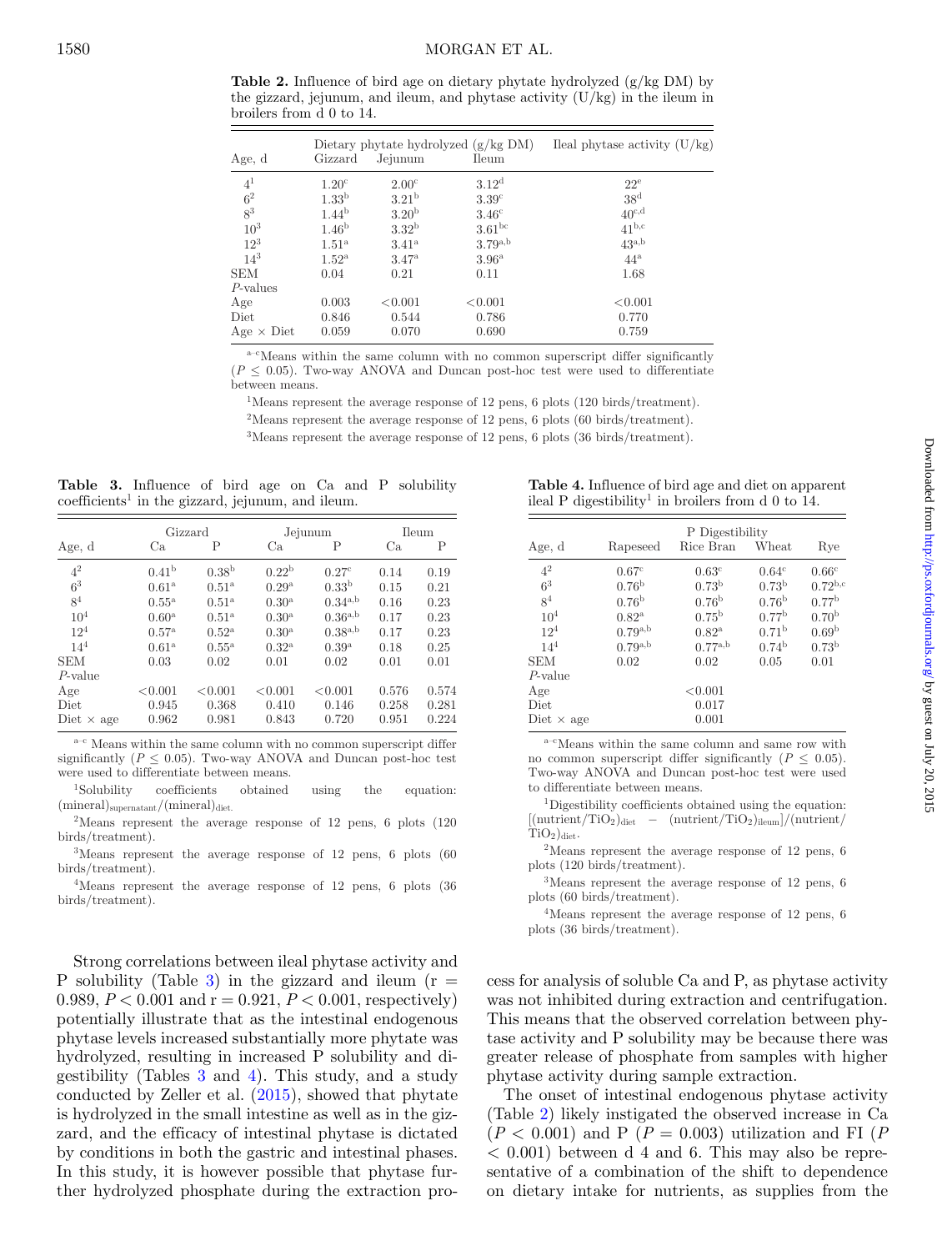<span id="page-4-0"></span>**Table 5.** Influence of bird age and diet on growth performance of broilers from d 0 to 14.

| Age, d                | Feed intake, g       | Individual BW gain, g | FCR <sup>4</sup>    |
|-----------------------|----------------------|-----------------------|---------------------|
| $0$ to $4^1$          | $40^{\rm g}$         | 32 <sup>h</sup>       | $1.24^c$            |
| $4 \text{ to } 6^2$   | $54^{\mathrm{f}}$    | 38 <sup>g,h</sup>     | $1.41^{a,b}$        |
| $6 \text{ to } 8^3$   | $53^{\mathrm{f}}$    | 45 <sup>g</sup>       | 1.19 <sup>c</sup>   |
| $8 \text{ to } 10^3$  | 81 <sup>e</sup>      | 60 <sup>f</sup>       | 1.35 <sup>b</sup>   |
| $10 \text{ to } 12^3$ | 91 <sup>e</sup>      | 63 <sup>f</sup>       | $1.45^{\mathrm{a}}$ |
| 12 to $14^3$          | 111 <sup>d</sup>     | $82^{\circ}$          | 1.35 <sup>b</sup>   |
| <b>SEM</b>            | 9.27                 | 6.35                  | 0.04                |
| Diet                  |                      |                       |                     |
| Rapeseed              | $422^{\mathrm{a,b}}$ | 301 <sup>b</sup>      | 1.36 <sup>b</sup>   |
| Rice bran             | $448^{\mathrm{a}}$   | $354^{\mathrm{a}}$    | 1.27c               |
| Wheat                 | 439 <sup>a</sup>     | 311 <sup>b</sup>      | 1.41 <sup>a</sup>   |
| Rye                   | 408 <sup>b</sup>     | 310 <sup>b</sup>      | 1.36 <sup>b</sup>   |
| <b>SEM</b>            | 5.33                 | 10.21                 | 0.03                |
| $P$ -value            |                      |                       |                     |
| Diet                  | 0.013                | < 0.001               | 0.003               |
| Age                   | < 0.001              | < 0.001               | 0.017               |
| Diet $\times$ age     | 0.642                | 0.662                 | 0.394               |

a–hMeans within the same column with no common superscript differ significantly ( $P \leq 0.05$ ). Two-way ANOVA and Duncan post-hoc test were used to differentiate between means.

1Means represent the average response of 12 pens, 6 plots (120 birds/treatment).

2Means represent the average response of 12 pens, 6 plots (60 birds/treatment).

3Means represent the average response of 12 pens, 6 plots (36 birds/treatment).

4Corrected for mortality.

yolk last only 4 to 5 d (Sell et al., [1991\)](#page-6-11), and due to increased gut maturity (Torok et al., [2011\)](#page-6-12). The transition to nutrient supplies from feed causes increased intestinal weight and hence increased intestinal brush border surface area and heightened intestinal phytase production (Maenz and Classen, [1998\)](#page-6-1). This increase in intestinal weight occurs more rapidly than the body mass of the whole bird (Sklan, [2001\)](#page-6-13). Intestinal phytase activity may be subject to regulation in response to dietary P status of the bird, as illustrated by strong correlations between ileal phytase activity and P solubility in the gizzard and ileum ( $r = 0.989, P < 0.001$ ) and  $r = 0.921$ ,  $P < 0.001$ , respectively). At d 10 villus volume in the jejunum and ileum reaches its peak (Noy and Sklan, [1995;](#page-6-14) Uni et al., [1995\)](#page-6-15). This potentially explains why phytate hydrolysis in the jejunum increased significantly between d 10 and 12 posthatch (Table [2\)](#page-3-0) and feed intake and body weight gain (**BWG**) increased significantly between d 8 to 10 (Table [5\)](#page-4-0), as there was increased intestinal brush border surface area and nutrient absorption in relation to bird size. Birds younger than d 4 posthatch were not analyzed in this study due to the large number required to obtain sufficient digesta.

Mucosal alkaline phosphatase is not secreted into the gut lumen until approximately d 5 (Sabatakou et al., [2007\)](#page-6-16); the pH optimum for alkaline phosphatase lowers as the concentration of phytate lowers, due to presence of phytase. This partly explains why apparent ileal digestibility of Ca (Table [6\)](#page-4-1) increased between d 4 and 6. There were no significant correlations between ileal phytase activity or phytate hydrolysis and

<span id="page-4-1"></span>**Table 6.** Influence of bird age on apparent ileal Ca digestibility<sup>1</sup> in broilers from d 0 to 14.

| Age, d          | Ca Digestibility  |
|-----------------|-------------------|
| 4 <sup>2</sup>  | 0.56 <sup>c</sup> |
| 6 <sup>3</sup>  | 0.63 <sup>b</sup> |
| 8 <sup>4</sup>  | $0.61^{b,c}$      |
| 10 <sup>4</sup> | 0.62 <sup>b</sup> |
| 12 <sup>4</sup> | 0.67 <sup>b</sup> |
| $14^{4}$        | $0.72^{\rm a}$    |
| <b>SEM</b>      | 0.02              |
| $P$ -value      |                   |
| Age             | 0.001             |
| Diet            | 0.209             |
| Diet x age      | 0.617             |
|                 |                   |

a–cMeans within the same column with no common superscript differ significantly ( $P \leq 0.05$ ). Two-way ANOVA and Duncan post-hoc test were used to differentiate between means.

1Digestibility coefficients obtained using the equation:  $[(\text{nutrient}/\text{TiO}_2)]_{\text{dict}} (\text{nutrient}/\text{TiO}_2)_{\text{ileum}}]/(\text{nutrient}/\text{TiO}_2)_{\text{dict}}$ .

2Means represent the average response of 12 pens, 6 plots (120 birds/treatment).

3Means represent the average response of 12 pens, 6 plots (60 birds/treatment).

4Means represent the average response of 12 pens, 6 plots (36 birds/treatment).

<span id="page-4-2"></span>**Table 7.** Influence of bird age on duodenum, jejunum, and ileum pH in broilers<sup>1</sup> from d 0 to 14.

|                   | Duodenum          | Jejunum               | <b>Ileum</b>      |
|-------------------|-------------------|-----------------------|-------------------|
| Age, d            |                   |                       |                   |
| 4                 | 6.10 <sup>a</sup> | 6.03 <sup>b</sup>     | 6.74 <sup>b</sup> |
| 6                 | 5.99 <sup>b</sup> | 5.90 <sup>c</sup>     | 6.19 <sup>c</sup> |
| 8                 | 6.10 <sup>a</sup> | $6.13^{a,b}$          | $7.24^{\rm a}$    |
| 10                | 6.11 <sup>a</sup> | $6.08^{\mathrm{a,b}}$ | $7.33^{\rm a}$    |
| 12                | 6.08 <sup>a</sup> | $6.08^{\rm a,b}$      | 7.08 <sup>a</sup> |
| 14                | 6.13 <sup>a</sup> | $6.15^{\mathrm{a}}$   | $7.24^{\rm a}$    |
| <b>SEM</b>        | 0.02              | 0.03                  | 0.16              |
| $P$ -value        |                   |                       |                   |
| Age               | 0.020             | < 0.001               | < 0.001           |
| Diet              | 0.613             | 0.660                 | 0.840             |
| Diet $\times$ age | 0.670             | 0.233                 | 0.166             |

a–cMeans within the same column with no common superscript differ significantly  $(P \leq$ 0.05). Two-way ANOVA and Duncan post-hoc test were used to differentiate between means.

1Means represent the average response of 12 pens, 6 plots per age (12 birds/treatment per age).

pH in any section of the tract measured. Duodenum, jejunum, and ileum pH was however lowest at d 6 (Table [7\)](#page-4-2) and closest to the optimum for phytase activity in the small intestine (pH 5.5 to 6) (Maenz and Classen, [1998\)](#page-6-1). It is possible that the onset of intestinal phytase activity caused this pH reduction by increasing Ca absorption and reducing the amount of Ca present in the gut lumen to influence pH, as shown by correlations between gizzard Ca solubility and jejunum and ileum pH ( $r = 0.251$ ,  $P = 0.025$  and r  $= 0.283, P < 0.001$ , respectively) at this age. From d 8 onwards pH increased possibly because there was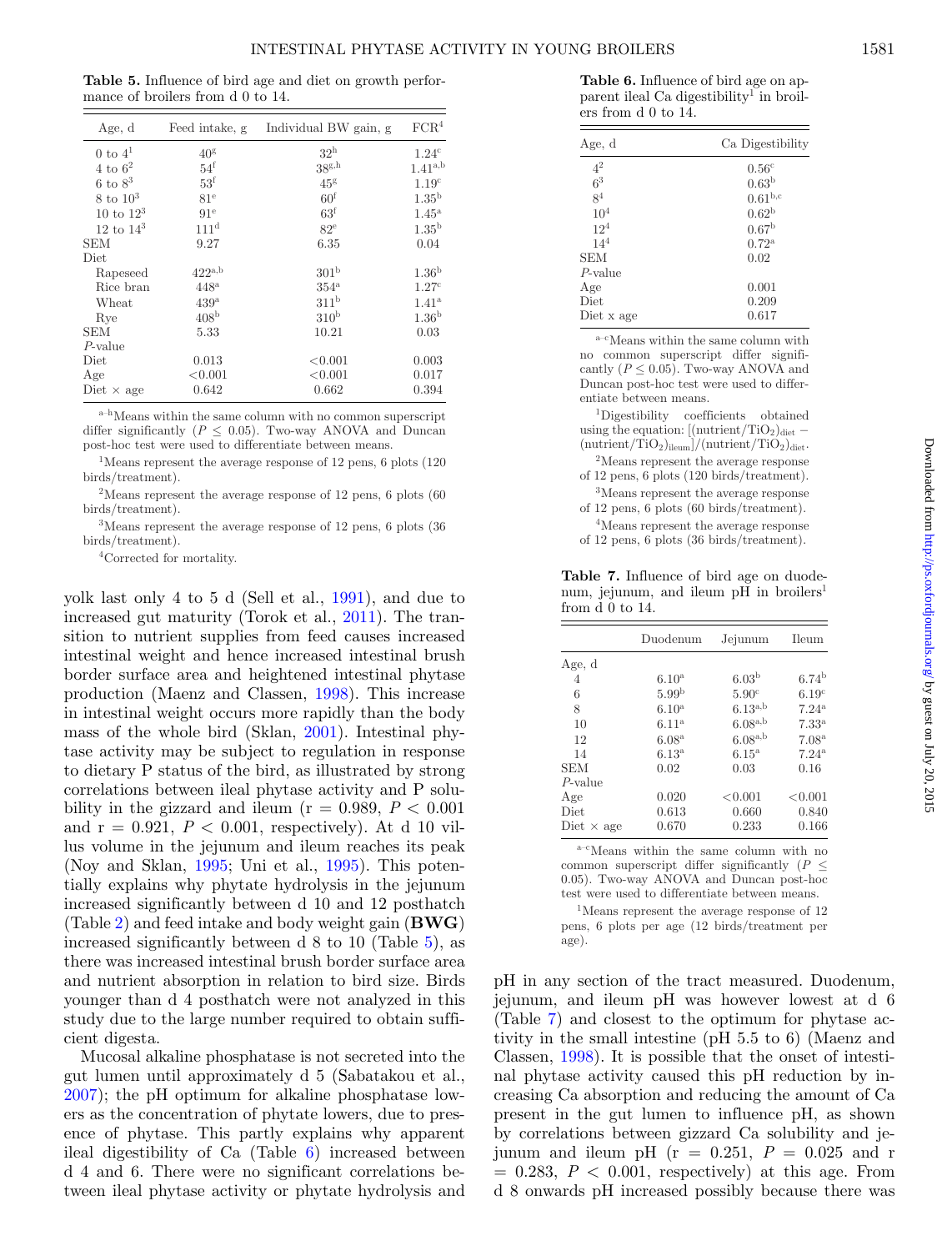<span id="page-5-9"></span>**Table 8.** Influence of bird age and diet on gizzard  $pH$  in broilers<sup>1</sup> from d 0 to 14.

| $_{\rm Diet}$     | Rapeseed              | Rice Bran           | Wheat               | Rye               |
|-------------------|-----------------------|---------------------|---------------------|-------------------|
| Age, d            |                       |                     |                     |                   |
| 4                 | 2.91 <sup>a</sup>     | $2.90^{\rm a}$      | $2.74^{\rm a}$      | $2.75^{\rm a}$    |
| 6                 | 2.38 <sup>b</sup>     | 2.50 <sup>b</sup>   | 2.69 <sup>b</sup>   | $2.42^{b}$        |
| 8                 | $2.74^{a}$            | $2.94^{\rm a}$      | 2.61 <sup>b</sup>   | 3.01 <sup>a</sup> |
| 10                | 2.59 <sup>b</sup>     | $2.93^{\mathrm{a}}$ | 2.58 <sup>b</sup>   | $2.81^{a}$        |
| 12                | $2.62^{\mathrm{a,b}}$ | 2.78 <sup>a</sup>   | $2.85^{\mathrm{a}}$ | 2.33 <sup>b</sup> |
| 14                | 1.99 <sup>c</sup>     | 1.67 <sup>c</sup>   | 2.48 <sup>b</sup>   | 2.30 <sup>b</sup> |
| SEM               | 0.12                  | 0.18                | 0.05                | 0.11              |
| $P$ -value        |                       |                     |                     |                   |
| Age               |                       | 0.025               |                     |                   |
| $_{\rm Diet}$     |                       | 0.046               |                     |                   |
| Diet $\times$ age |                       | 0.037               |                     |                   |

 $\mathrm{^{a-c}Means}$  within the same column and same row with no common superscript differ significantly ( $P \leq 0.05$ ). Two-way ANOVA and Duncan post-hoc test were used to differentiate between means.

1Means represent the average response of 12 pens, 6 plots per age (12 birds/treatment per age).

increased dietary limestone ingested with increased feed intake. The decrease in gizzard pH between d 8 and 10 in birds fed the rapeseed diet may suggest selective Ca consumption of the mash diets or modified diet consumption based on Ca requirements (Wilkinson et al., [2011\)](#page-6-17). The significant decrease in gizzard pH observed between d 4 and 6 in all diets coincides with an increase in phytate hydrolysis (Table [2\)](#page-3-0) and Ca digestibility (Table [6\)](#page-4-1), which is surprising since the pH optimum of cereal (Afify et al., [2011\)](#page-5-6), mucosal (Angel et al., [2002\)](#page-5-7), and bacterial (Elkhalil et al., [2007\)](#page-5-8) phytases is considerably higher than this. The lower pH at d 6 may have played a role in keeping more phytate soluble such that there was more substrate for the enzyme to attack. The lack of diet effect observed at d 4 on pH in the gizzard is likely due to the very small quantities of feed consumed (Table [8\)](#page-5-9).

By d 14, ileal phytase activity levels were approxi-mately 45 U/kg (Table [2\)](#page-3-0). Further investigation is however required to differentiate between how much of this was intestinal endogenous phytase or dietary endogenous phytase activity, and to assess the sensitivity of the phytase assay used for analysis of the digesta samples. Ileal Ca digestibility was higher at d 14 compared to younger birds and there were strong correlations between ileal phytase activity and Ca and P solubility in both the gizzard ( $r = 0.698, P < 0.001$  and  $r = 0.888$ ,  $P = 0.002$ , respectively) and jejunum ( $r = 0.288$ ,  $P <$ 0.001 and  $r = 0.281, P < 0.001$ , respectively) at this age, illustrating the impact that intestinal and dietary endogenous phytase had on mineral utilization (Tables [4](#page-3-2) and [6\)](#page-4-1). It is likely that the phytase produced in the intestine alone is responsible for these findings as dietary phytase levels remained constant per gram with bird age. The observed significant decrease in gizzard pH of birds fed the rapeseed and rice bran diets at d 14 compared to birds fed the wheat and rye diets may be because these diets had lower limestone content, so the buffering capacity was comparatively lower.

Feed conversion and BWG were highest in birds fed the rice bran diet which may be due to its higher protein content and because it had the highest P content which may have increased skeletal weight. P digestibility was highest in birds fed the rapeseed meal diet at bird age d 4, 6, 10, and 14 possibly because it had a Ca:P ratio of 1.49:1 which was the closest to the optimum of 1.5:1 for P digestibility (Mitchell and Edwards, [1996;](#page-6-18) Huff et al., [1998;](#page-5-10) Liu et al., [2009\)](#page-6-19) and gastrointestinal pH in all sections of the tract was lowest in birds fed this diet, suggesting the phytate-complexes were more soluble and ternary phytate–protein–mineral complexes were less likely to form (Jacob et al., [2000\)](#page-5-11) (Table [1\)](#page-1-0).

It can be concluded that endogenous phytase activity is quantifiable in the intestine and seems to be correlated with phytate-P hydrolysis and Ca and P digestibility. Ileal phytase activity continues to increase with age to d 14, reaching approximately 45 U/kg, with associated increased phytate hydrolysis in the terminal ileum. Further investigation is required to determine the extent of the impact of intestinal and dietary endogenous phytase in older birds.

## **REFERENCES**

- <span id="page-5-6"></span>Afify, A. E-M. M. R., H. S. El-Beltagi, S. M. Abd El-Salam, and A. A. Omran. 2011. Bioavailability of iron, zinc, phytate and phytase activity during soaking and germination of White Sorghum varieties. PLoS ONE. 6:e25512.
- <span id="page-5-7"></span>Angel, R., N. M. Tamim, T. J. Applegate, A. S. Dhandu, and L. E. Ellestad. 2002. Phytic acid chemistry: Influence on phytinphosphorus availability an phytase efficacy. J. Appl. Poult. Res. 11:471–480.
- <span id="page-5-3"></span>Applegate, T. J., R. Angel, and H. L. Classen. 2003. Effect of dietary calcium, 25-hydroxy-cholecalciferol, or bird strain on small intestinal phytase activity in broiler chickens. Poult. Sci. 82:1140– 1148.
- <span id="page-5-5"></span>Cohen, J. 1988. Statistical power analysis for the behavioural sciences. 2nd ed. Hillsdale, NJ, Erlbaum.
- <span id="page-5-0"></span>Cowieson, A. J., T. Acamovic, and M. R. Bedford. 2006. Supplementation of corn–soy-based diets with an *Escherichia coli*-derived phytase: Effects on broiler chick performance and the digestibility of amino acids and metabolizability of minerals and energy. Poult. Sci. 85:1389–1397.
- <span id="page-5-1"></span>Cowieson, A. J., P. Wilcock, and M. R. Bedford. 2011. Super-dosing effects of phytase in poultry and other monogastrics. World's Poult. Sci. J. 67:225–236.
- <span id="page-5-2"></span>Edwards, H. M. 1993. Dietary 1,25-dihydroxycholecalciferol supplementation increases natural phytate phosphorus utilization in chickens. J. Nutr. 123:567–577.
- <span id="page-5-8"></span>Elkhalil, E. A. I., K. Männer, R. Borriss, and O. Simon. 2007. *In vitro* and *in vivo* characteristics of bacterial phytases and their efficacy in broiler chickens. Br. Poult. Sci. 48:64–70.
- <span id="page-5-4"></span>Engelen, A. J., F. C. Van der Heeft, P. H. Randsdorp, W. A. Somers, J. Schaefer, and B. J. Van der Vat. 2001. Determination of phytase activity in feed by colorimetric enzymatic method: Collaborative interlaboratory study. J. AOAC Int. 84:629–633.
- <span id="page-5-10"></span>Huff, W. E., P. A. Moore, Jr., P. W. Waldroup, A. L. Waldroup, J. M. Balog, G. R. Huff, N. C. Rath, T. C. Daniel, and V. Raboy. 1998. Effect of dietary phytase and high available phosphorus corn on broiler chicken performance. Poult. Sci. 77:1899– 1904.
- <span id="page-5-11"></span>Jacob, J. P., S. Ibrahim, R. Blair, H. Namkung, and I. K. Paik. 2000. Using enzyme supplemented, reduced protein diets to decrease nitrogen and phosphorus excretion of White Leghorn hens. Asian Australasian J. Anim. Sci. 13:1743–1749.